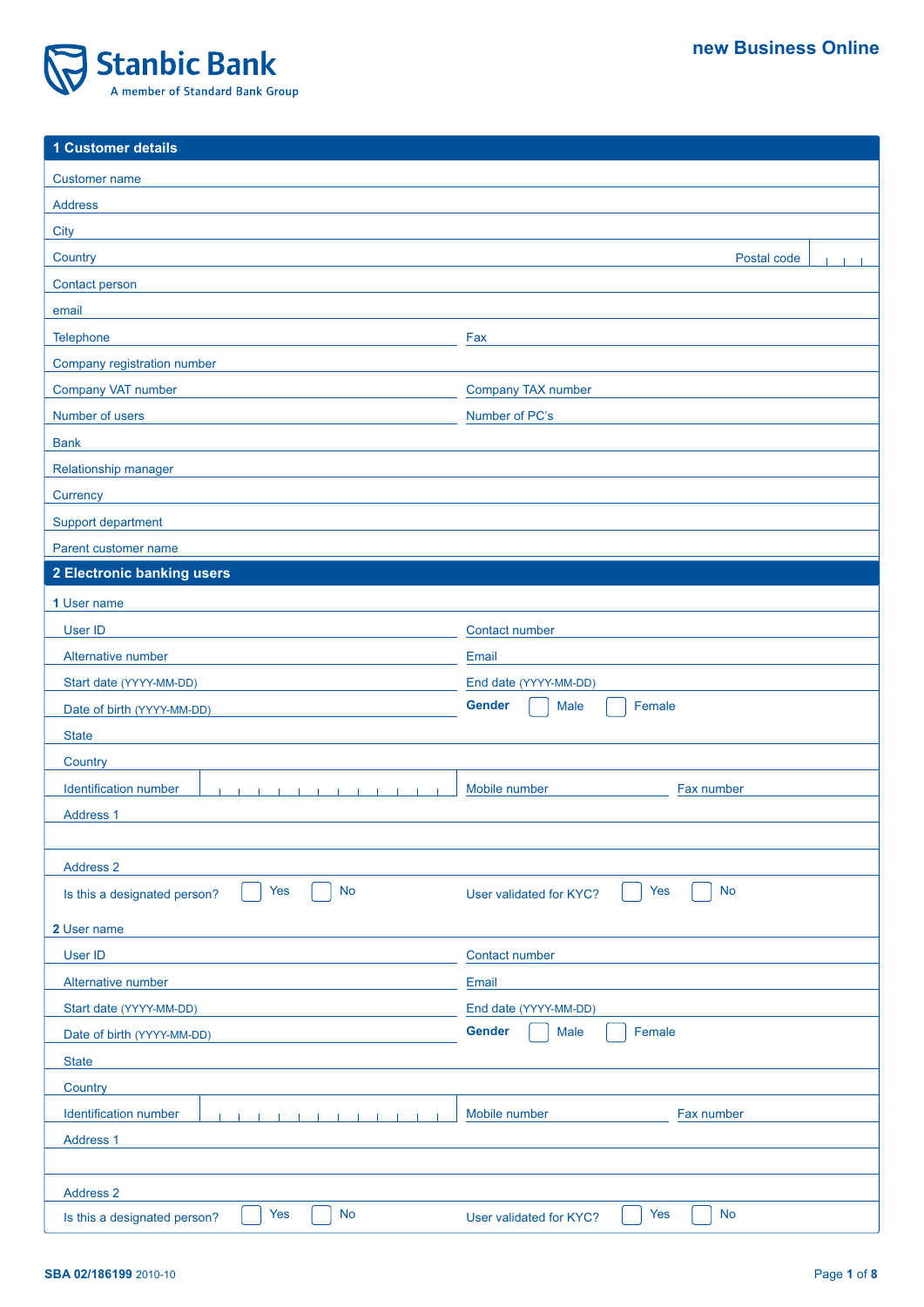| 2 Electronic banking users (continued)                                               |                                                          |  |  |
|--------------------------------------------------------------------------------------|----------------------------------------------------------|--|--|
| 3 User name                                                                          |                                                          |  |  |
| User ID                                                                              | Contact number                                           |  |  |
| Alternative number                                                                   | Email                                                    |  |  |
| Start date (YYYY-MM-DD)                                                              | End date (YYYY-MM-DD)                                    |  |  |
| Date of birth (YYYY-MM-DD)                                                           | <b>Gender</b><br>Male<br>Female                          |  |  |
| <b>State</b>                                                                         |                                                          |  |  |
| Country                                                                              |                                                          |  |  |
| Identification number<br>$-1$ , $-1$ , $-1$ , $-1$ , $-1$ , $-1$<br>$\sim$ 1<br>- 11 | Fax number<br>Mobile number                              |  |  |
| Address 1                                                                            |                                                          |  |  |
|                                                                                      |                                                          |  |  |
| <b>Address 2</b>                                                                     |                                                          |  |  |
| <b>Yes</b><br><b>No</b><br>Is this a designated person?                              | <b>No</b><br>Yes<br>User validated for KYC?              |  |  |
| 4 User name                                                                          |                                                          |  |  |
| User ID                                                                              | Contact number                                           |  |  |
| Alternative number                                                                   | Email                                                    |  |  |
|                                                                                      |                                                          |  |  |
| Start date (YYYY-MM-DD)                                                              | End date (YYYY-MM-DD)<br><b>Gender</b><br>Male<br>Female |  |  |
| Date of birth (YYYY-MM-DD)                                                           |                                                          |  |  |
| <b>State</b>                                                                         |                                                          |  |  |
| Country                                                                              |                                                          |  |  |
| Identification number                                                                | Fax number<br>Mobile number                              |  |  |
| Address 1                                                                            |                                                          |  |  |
| <b>Address 2</b>                                                                     |                                                          |  |  |
| Yes<br>No                                                                            | Yes<br>No                                                |  |  |
| Is this a designated person?                                                         | User validated for KYC?                                  |  |  |
| 5 User name                                                                          |                                                          |  |  |
| User ID                                                                              | Contact number                                           |  |  |
| Alternative number                                                                   | Email                                                    |  |  |
| Start date (YYYY-MM-DD)                                                              | End date (YYYY-MM-DD)                                    |  |  |
| Date of birth (YYYY-MM-DD)                                                           | <b>Gender</b><br>Male<br>Female                          |  |  |
| <b>State</b>                                                                         |                                                          |  |  |
| Country                                                                              |                                                          |  |  |
| Identification number<br>$\blacksquare$<br>$\sim$ 1.<br>$\blacksquare$               | Mobile number<br>Fax number                              |  |  |
| Address <sub>1</sub>                                                                 |                                                          |  |  |
|                                                                                      |                                                          |  |  |
| <b>Address 2</b>                                                                     |                                                          |  |  |
| <b>No</b><br>Yes<br>Is this a designated person?                                     | <b>No</b><br>Yes<br>User validated for KYC?              |  |  |
| 6 User name                                                                          |                                                          |  |  |
| <b>User ID</b>                                                                       | Contact number                                           |  |  |
| Alternative number                                                                   | Email                                                    |  |  |
| Start date (YYYY-MM-DD)                                                              | End date (YYYY-MM-DD)                                    |  |  |
| Date of birth (YYYY-MM-DD)                                                           | <b>Gender</b><br>Female<br>Male                          |  |  |
| <b>State</b>                                                                         |                                                          |  |  |
| Country                                                                              |                                                          |  |  |
| Identification number                                                                | Mobile number<br>Fax number                              |  |  |
| SBA 02/186199 2010-10                                                                | Page 2 of 8                                              |  |  |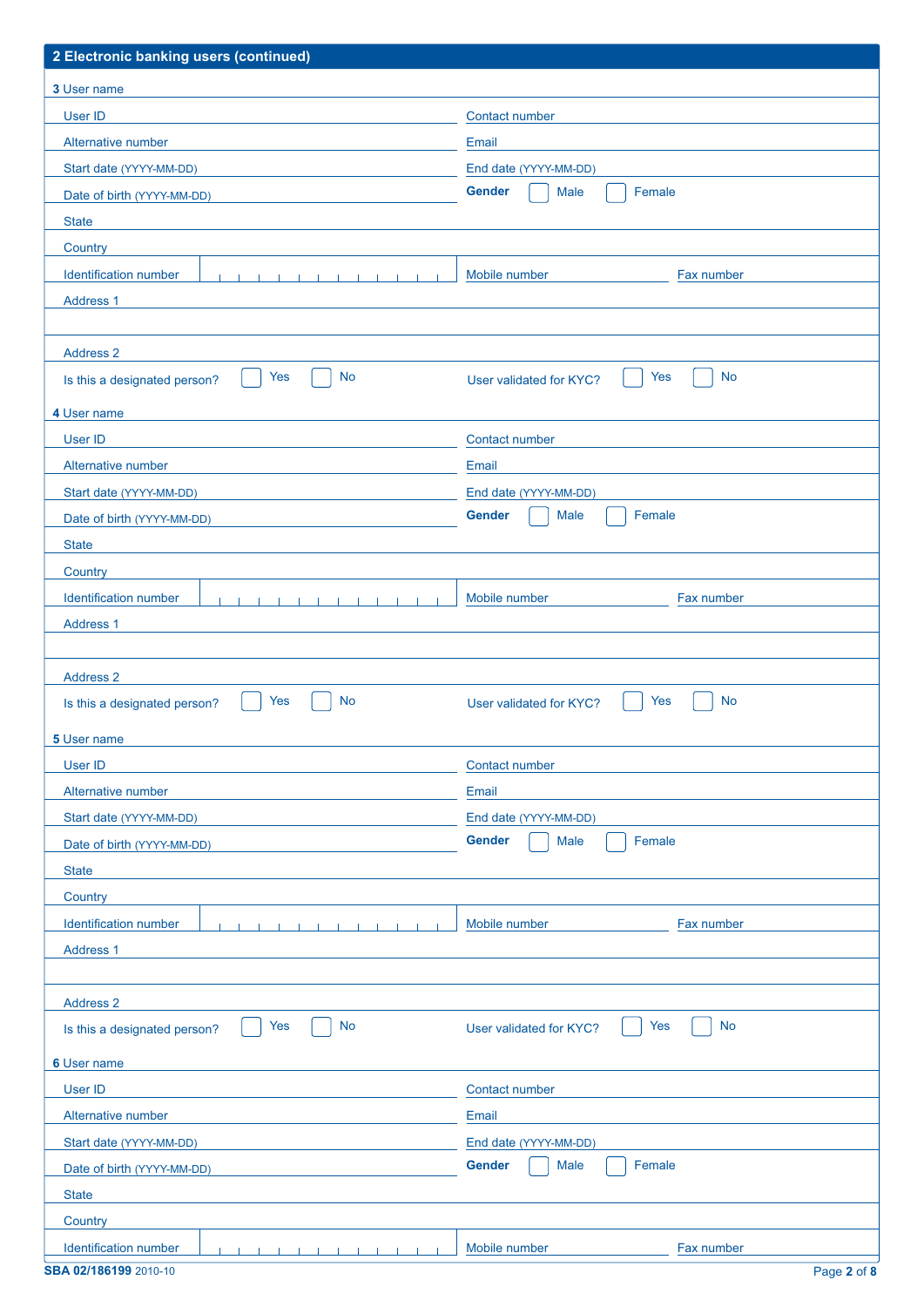| 2 Electronic banking users (continued)                                                          |                                             |  |  |
|-------------------------------------------------------------------------------------------------|---------------------------------------------|--|--|
| Address 1                                                                                       |                                             |  |  |
|                                                                                                 |                                             |  |  |
| <b>Address 2</b>                                                                                |                                             |  |  |
| <b>No</b><br>Yes<br>Is this a designated person?                                                | <b>No</b><br>Yes<br>User validated for KYC? |  |  |
|                                                                                                 |                                             |  |  |
| 7 User name                                                                                     |                                             |  |  |
| User ID                                                                                         | <b>Contact number</b>                       |  |  |
| Alternative number                                                                              | Email                                       |  |  |
| Start date (YYYY-MM-DD)                                                                         | End date (YYYY-MM-DD)                       |  |  |
| Date of birth (YYYY-MM-DD)                                                                      | <b>Gender</b><br><b>Male</b><br>Female      |  |  |
| <b>State</b>                                                                                    |                                             |  |  |
| Country                                                                                         |                                             |  |  |
| Identification number<br><b>THE REPORT OF A REPORT OF A STATE OF A REPORT</b><br>$\blacksquare$ | Mobile number<br>Fax number                 |  |  |
| Address 1                                                                                       |                                             |  |  |
|                                                                                                 |                                             |  |  |
| <b>Address 2</b>                                                                                |                                             |  |  |
| <b>No</b><br>Yes<br>Is this a designated person?                                                | Yes<br><b>No</b><br>User validated for KYC? |  |  |
| <b>3 Customer accounts</b>                                                                      |                                             |  |  |
| 1 Account name                                                                                  | Account type                                |  |  |
| <b>Account number</b>                                                                           | <b>Currency</b>                             |  |  |
| <b>Debit</b><br>Credit                                                                          | Both Bic code                               |  |  |
| <b>Branch sort code</b>                                                                         | Account nick name                           |  |  |
| <b>IBAN</b>                                                                                     |                                             |  |  |
| Country                                                                                         |                                             |  |  |
| <b>Bank name</b>                                                                                |                                             |  |  |
| <b>Account owner</b>                                                                            |                                             |  |  |
| 2 Account name                                                                                  | <b>Account type</b>                         |  |  |
| Account number                                                                                  | Currency                                    |  |  |
| Debit<br><b>Credit</b>                                                                          | Both Bic code                               |  |  |
| <b>Branch sort code</b>                                                                         | Account nick name                           |  |  |
| <b>IBAN</b>                                                                                     |                                             |  |  |
| Country                                                                                         |                                             |  |  |
| <b>Bank name</b>                                                                                |                                             |  |  |
| <b>Account owner</b>                                                                            |                                             |  |  |
| 3 Account name                                                                                  | Account type                                |  |  |
| Account number                                                                                  | Currency                                    |  |  |
| <b>Debit</b><br><b>Credit</b>                                                                   | Both Bic code                               |  |  |
|                                                                                                 |                                             |  |  |
| <b>Branch sort code</b><br><b>IBAN</b>                                                          | Account nick name                           |  |  |
|                                                                                                 |                                             |  |  |
| Country<br><b>Bank name</b>                                                                     |                                             |  |  |
| <b>Account owner</b>                                                                            |                                             |  |  |
|                                                                                                 |                                             |  |  |
| 4 Account name                                                                                  | <b>Account type</b>                         |  |  |
| <b>Account number</b>                                                                           | Currency                                    |  |  |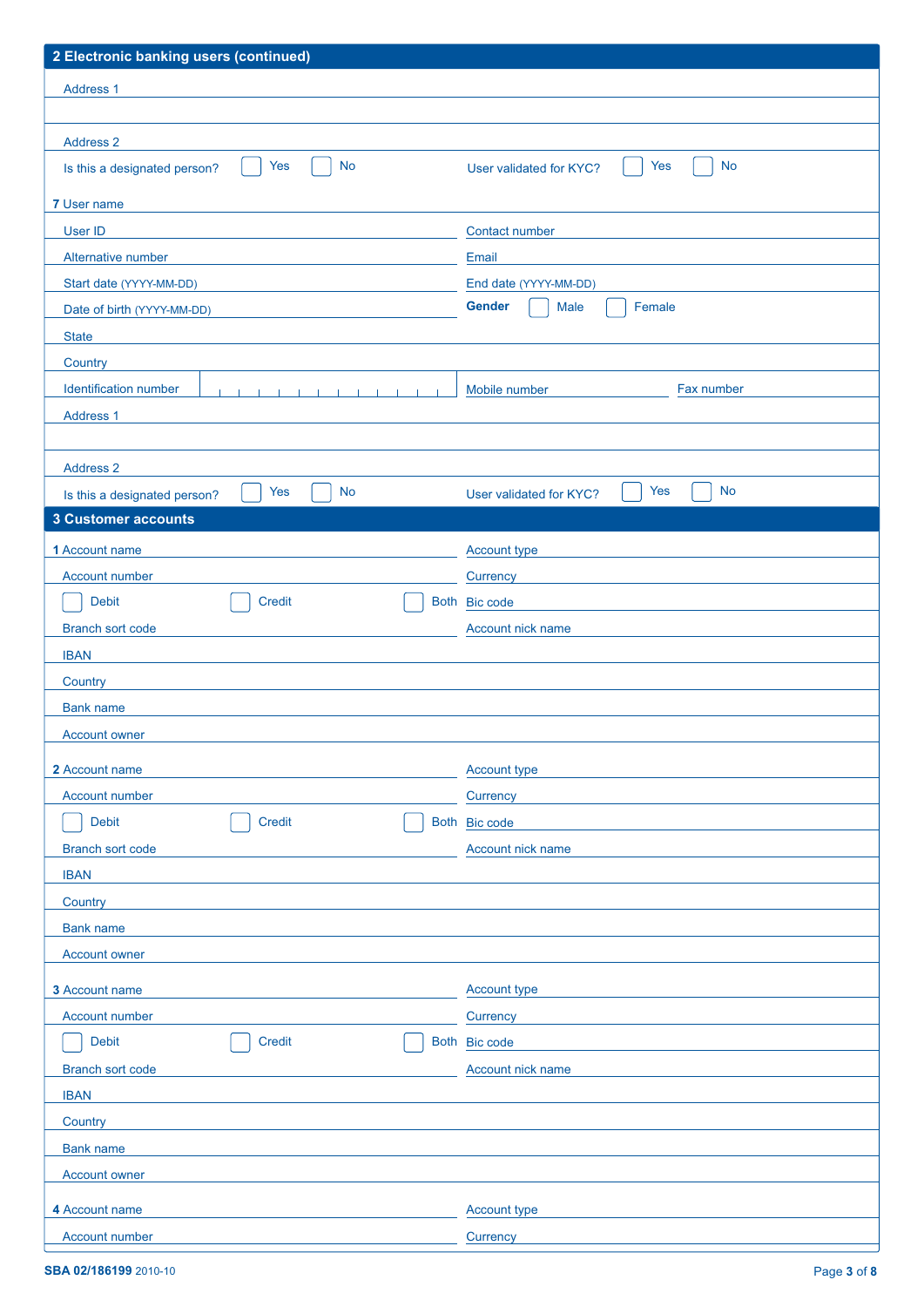| <b>3 Customer accounts (continued)</b>                 |                       |  |                            |
|--------------------------------------------------------|-----------------------|--|----------------------------|
| <b>Debit</b>                                           | Credit                |  | Both Bic code              |
| <b>Branch sort code</b>                                |                       |  | Account nick name          |
| <b>IBAN</b>                                            |                       |  |                            |
| Country                                                |                       |  |                            |
| <b>Bank name</b>                                       |                       |  |                            |
| <b>Account owner</b>                                   |                       |  |                            |
| 5 Account name                                         |                       |  | Account type               |
| Account number                                         |                       |  | Currency                   |
| Debit                                                  | Credit                |  | Both Bic code              |
| <b>Branch sort code</b>                                |                       |  | Account nick name          |
| <b>IBAN</b>                                            |                       |  |                            |
| Country                                                |                       |  |                            |
| <b>Bank name</b>                                       |                       |  |                            |
| <b>Account owner</b>                                   |                       |  |                            |
| <b>6</b> Account name                                  |                       |  | Account type               |
| Account number                                         |                       |  | Currency                   |
| Debit                                                  | Credit                |  | Both Bic code              |
| <b>Branch sort code</b>                                |                       |  | Account nick name          |
| <b>IBAN</b>                                            |                       |  |                            |
| Country                                                |                       |  |                            |
| <b>Bank name</b>                                       |                       |  |                            |
| <b>Account owner</b>                                   |                       |  |                            |
| 7 Account name                                         |                       |  | Account type               |
| <b>Account number</b>                                  |                       |  | Currency                   |
| <b>Debit</b>                                           | Credit                |  | Both Bic code              |
| Branch sort code                                       |                       |  | Account nick name          |
| <b>IBAN</b>                                            |                       |  |                            |
| Country                                                |                       |  |                            |
| <b>Bank name</b>                                       |                       |  |                            |
| <b>Account owner</b>                                   |                       |  |                            |
| <b>4 Balance and statements</b>                        |                       |  |                            |
| Job title                                              |                       |  |                            |
| <b>User name</b>                                       |                       |  |                            |
|                                                        |                       |  |                            |
|                                                        |                       |  |                            |
|                                                        |                       |  |                            |
|                                                        |                       |  |                            |
|                                                        |                       |  |                            |
|                                                        |                       |  |                            |
|                                                        |                       |  |                            |
|                                                        |                       |  |                            |
| What function(s) would you like these users to perform |                       |  |                            |
| <b>Functions</b>                                       |                       |  |                            |
| <b>View statements</b>                                 | View account balances |  | View consolidated balances |
| SBA 02/186199 2010-10                                  |                       |  | Page 4 of 8                |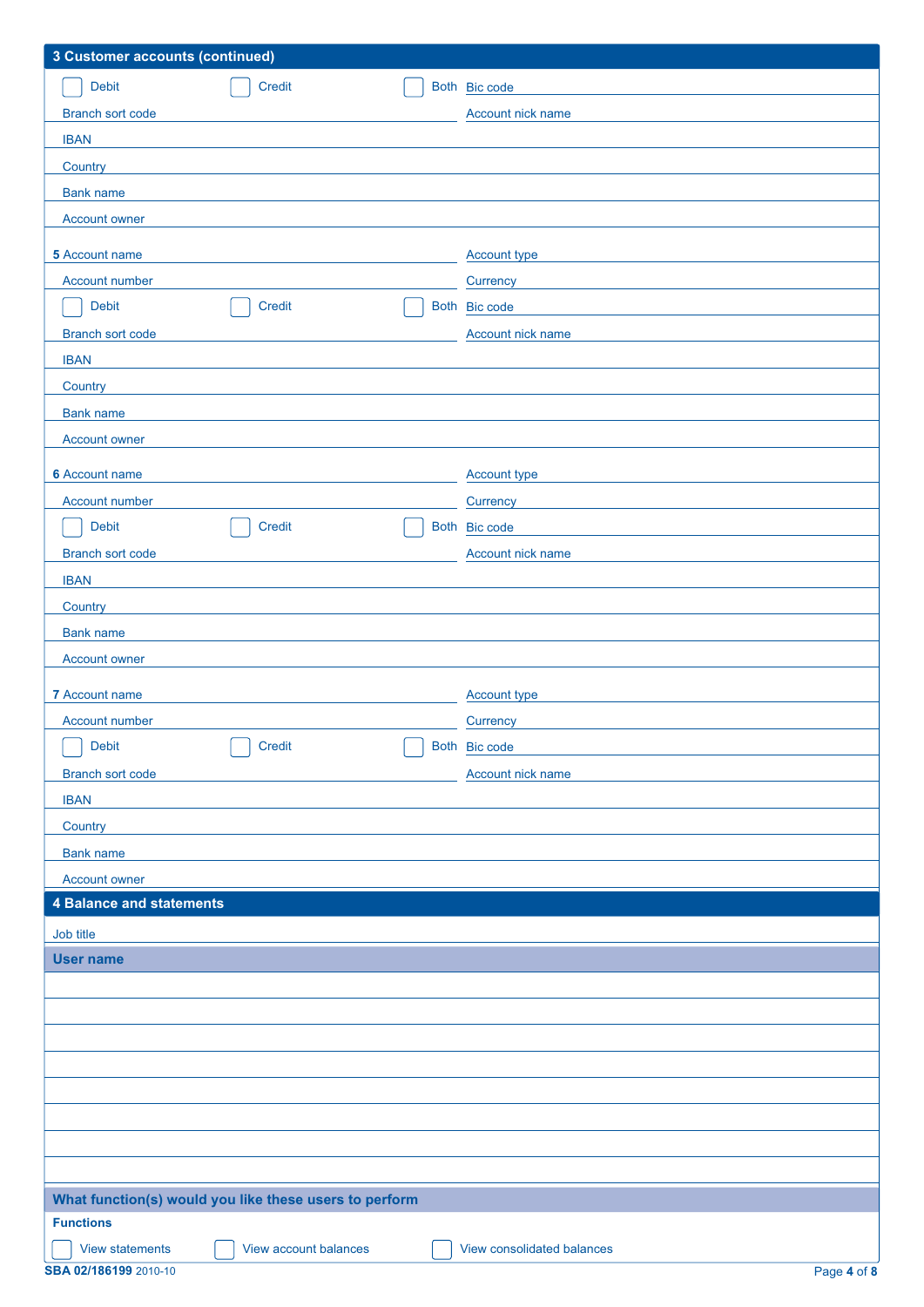| What accounts would you like these functions to be performed on? |                                                                              |          |                                         |                                      |               |
|------------------------------------------------------------------|------------------------------------------------------------------------------|----------|-----------------------------------------|--------------------------------------|---------------|
| <b>Account number</b>                                            |                                                                              |          |                                         |                                      |               |
|                                                                  |                                                                              |          |                                         |                                      |               |
|                                                                  |                                                                              |          |                                         |                                      |               |
|                                                                  |                                                                              |          |                                         |                                      |               |
|                                                                  |                                                                              |          |                                         |                                      |               |
|                                                                  |                                                                              |          |                                         |                                      |               |
|                                                                  |                                                                              |          |                                         |                                      |               |
| <b>Comments</b>                                                  |                                                                              |          |                                         |                                      |               |
|                                                                  |                                                                              |          |                                         |                                      |               |
|                                                                  |                                                                              |          |                                         |                                      |               |
|                                                                  |                                                                              |          |                                         |                                      |               |
|                                                                  |                                                                              |          |                                         |                                      |               |
|                                                                  |                                                                              |          |                                         |                                      |               |
|                                                                  |                                                                              |          |                                         |                                      |               |
| 5 Authorisers and authorisation rules                            |                                                                              |          |                                         |                                      |               |
|                                                                  | Who are the authorisers and what signatory type should be allocated to them? |          |                                         |                                      |               |
|                                                                  | <b>User name</b>                                                             |          |                                         | <b>Signatory types</b>               |               |
|                                                                  |                                                                              |          |                                         |                                      |               |
|                                                                  |                                                                              |          |                                         |                                      |               |
|                                                                  |                                                                              |          |                                         |                                      |               |
|                                                                  |                                                                              |          |                                         |                                      |               |
|                                                                  |                                                                              |          |                                         |                                      |               |
|                                                                  |                                                                              |          |                                         |                                      |               |
|                                                                  |                                                                              |          |                                         |                                      |               |
|                                                                  | What function would you like these users to perform?                         |          |                                         |                                      |               |
| Authorise/decline payments                                       | Approve limit exceeds                                                        |          | Stop unprocessed payments               | Delete payments                      | Interim audit |
| Authorise and/or decline<br>own transfers                        | Delete own transfers                                                         |          | Stop own transfers not<br>yet processed | Approve own transfer<br>limit exceed |               |
| Define the payment rules?                                        |                                                                              |          |                                         |                                      |               |
| Authorisation rule set                                           | Rule                                                                         | Currency |                                         | Limits (from)                        | Limits (to)   |
|                                                                  |                                                                              |          |                                         |                                      |               |
|                                                                  |                                                                              |          |                                         |                                      |               |
| Rule set 1                                                       |                                                                              |          |                                         |                                      |               |
|                                                                  |                                                                              |          |                                         |                                      |               |
|                                                                  |                                                                              |          |                                         |                                      |               |
|                                                                  |                                                                              |          |                                         |                                      |               |
| Does this rule set apply to transfer's or payments's or both     |                                                                              |          |                                         |                                      |               |
| Authorisation rule set                                           | Rule                                                                         | Currency |                                         | Limits (from)                        | Limits (to)   |
|                                                                  |                                                                              |          |                                         |                                      |               |
|                                                                  |                                                                              |          |                                         |                                      |               |
| <b>Rule set 2</b>                                                |                                                                              |          |                                         |                                      |               |
|                                                                  |                                                                              |          |                                         |                                      |               |
|                                                                  |                                                                              |          |                                         |                                      |               |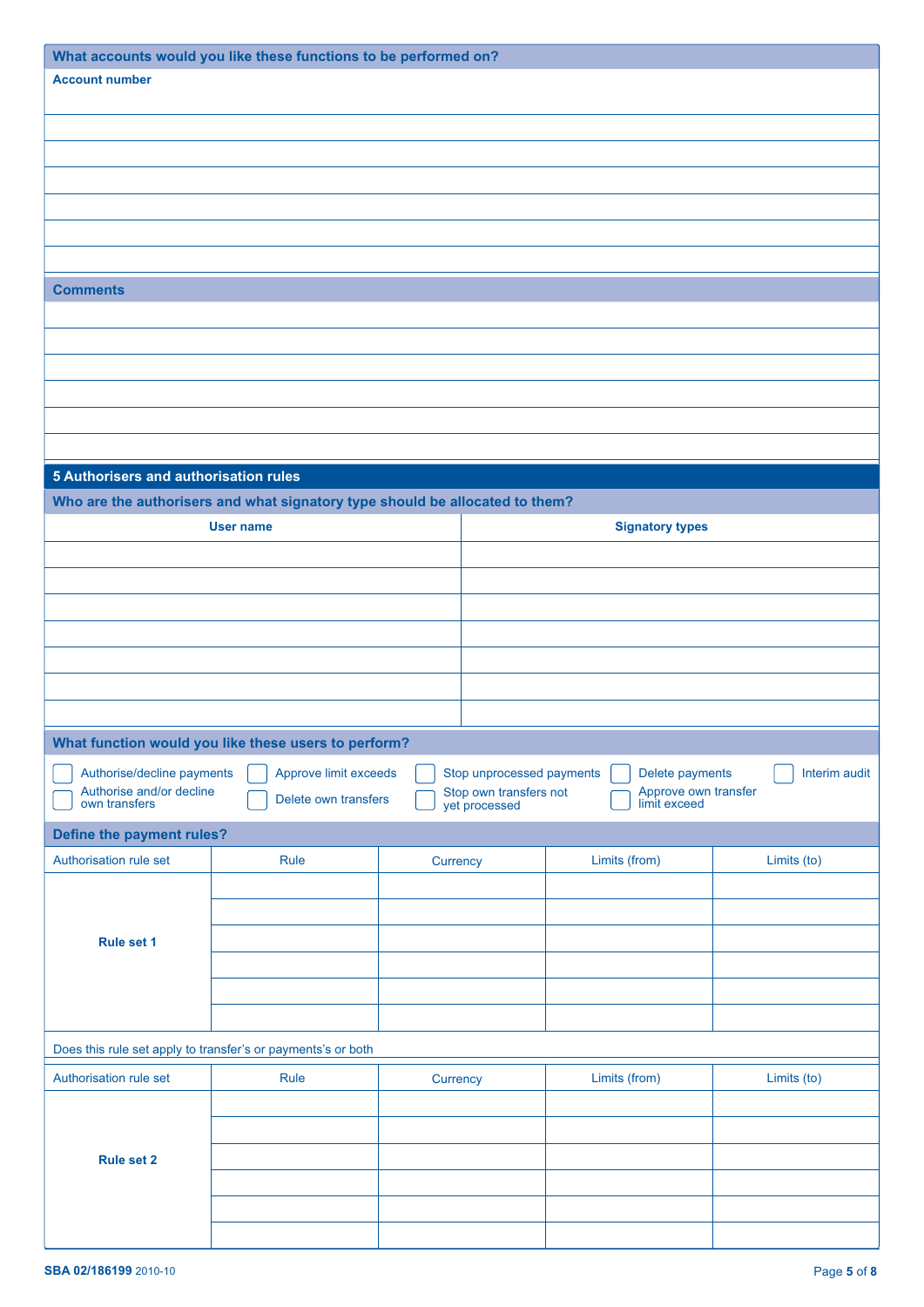| <b>6 Payments and transfers</b>                                  |            |             |                             |               |               |
|------------------------------------------------------------------|------------|-------------|-----------------------------|---------------|---------------|
| Job title                                                        |            |             |                             |               |               |
| Who are your capturers?                                          |            |             |                             |               |               |
| <b>User name</b>                                                 |            |             |                             |               |               |
|                                                                  |            |             |                             |               |               |
|                                                                  |            |             |                             |               |               |
|                                                                  |            |             |                             |               |               |
|                                                                  |            |             |                             |               |               |
|                                                                  |            |             |                             |               |               |
|                                                                  |            |             |                             |               |               |
|                                                                  |            |             |                             |               |               |
| <b>Own transfers</b>                                             |            |             |                             |               |               |
| What would you like these capturers to do?                       |            |             |                             |               |               |
| <b>Own transfer</b>                                              |            |             |                             |               |               |
| Local                                                            | Foreign    | <b>Stop</b> | <b>Delete</b>               |               | Interim audit |
| What name do you want to give this transfer type?                |            |             |                             |               |               |
|                                                                  |            |             |                             |               |               |
|                                                                  |            |             | Own transfer accounts       |               |               |
| What accounts would you like these functions to be performed on? |            |             |                             |               |               |
| <b>Accounts</b>                                                  |            |             |                             |               |               |
|                                                                  |            |             |                             |               |               |
|                                                                  |            |             |                             |               |               |
|                                                                  |            |             |                             |               |               |
|                                                                  |            |             |                             |               |               |
|                                                                  |            |             |                             |               |               |
|                                                                  |            |             |                             |               |               |
|                                                                  |            |             |                             |               |               |
| Please select you rule set                                       |            |             |                             |               |               |
| <b>Authorisation rule set</b><br>Rule set 1                      | Rule set 2 |             |                             |               |               |
|                                                                  |            |             |                             |               |               |
| What would you like these capturers to do?                       |            |             |                             |               |               |
| Third party payments<br>Local                                    | Foreign    | Urgent      | <b>Stop</b>                 | <b>Delete</b> | Interim audit |
| <b>Comments</b>                                                  |            |             |                             |               |               |
|                                                                  |            |             |                             |               |               |
|                                                                  |            |             |                             |               |               |
|                                                                  |            |             |                             |               |               |
|                                                                  |            |             |                             |               |               |
|                                                                  |            |             |                             |               |               |
|                                                                  |            |             |                             |               |               |
| Third party payments                                             |            |             |                             |               |               |
| What name do you want to give this transfer type?                |            |             |                             |               |               |
|                                                                  |            |             | Third party payment account |               |               |
| What accounts would you like these functions to be performed on? |            |             |                             |               |               |
| <b>Accounts</b>                                                  |            |             |                             |               |               |
|                                                                  |            |             |                             |               |               |
|                                                                  |            |             |                             |               |               |
|                                                                  |            |             |                             |               |               |
|                                                                  |            |             |                             |               |               |

 $\overline{\phantom{a}}$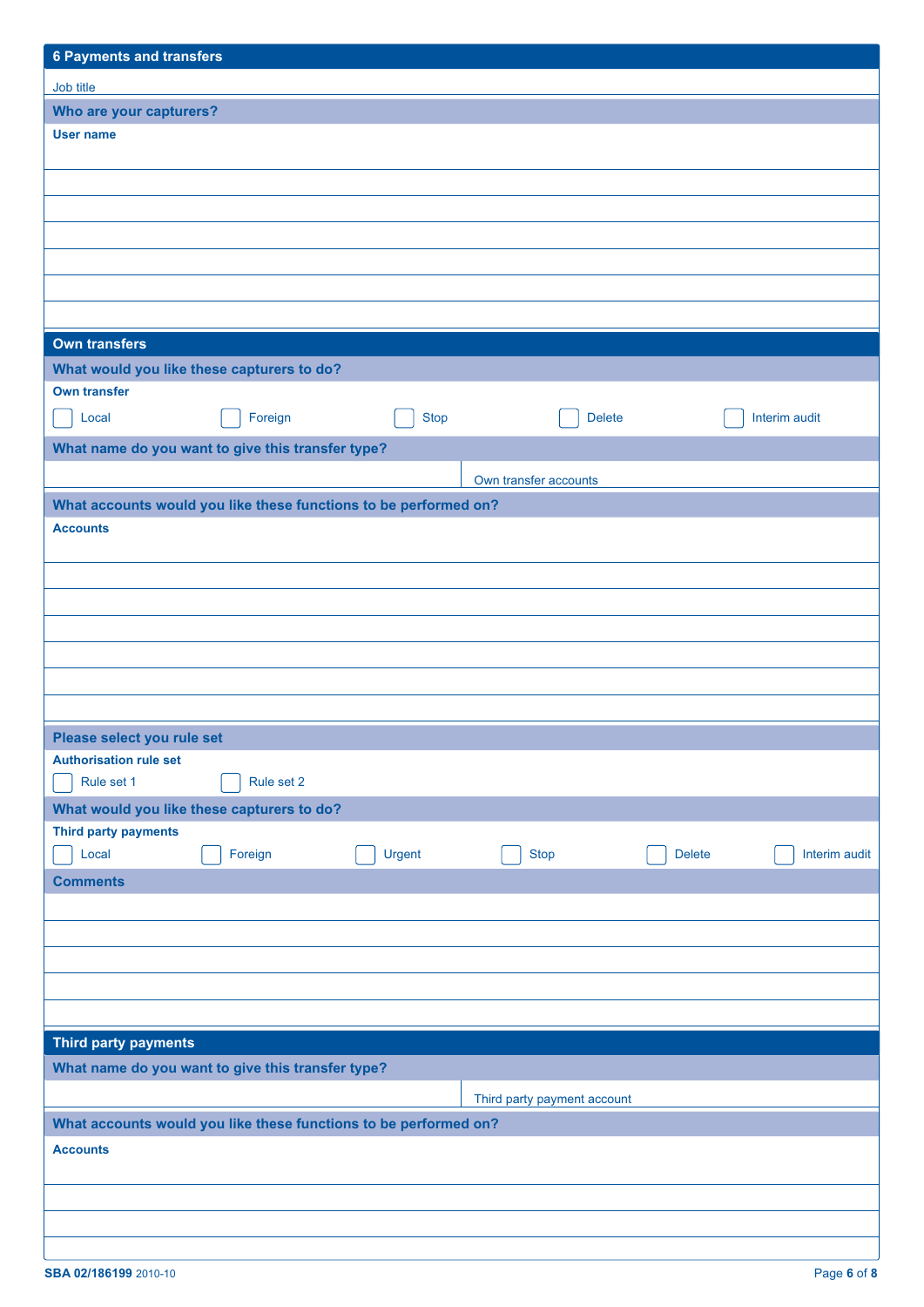| What accounts would you like these functions to be performed on? (continued) |                           |                                                                                                              |  |
|------------------------------------------------------------------------------|---------------------------|--------------------------------------------------------------------------------------------------------------|--|
|                                                                              |                           |                                                                                                              |  |
|                                                                              |                           |                                                                                                              |  |
|                                                                              |                           |                                                                                                              |  |
| Please select you rule set<br><b>Authorisation rule set</b>                  |                           |                                                                                                              |  |
| Rule set 1                                                                   | Rule set 2                |                                                                                                              |  |
| <b>Other</b>                                                                 |                           |                                                                                                              |  |
| <b>Bulk payments</b>                                                         | Pre-defined beneficiaries | Create once off beneficiaries                                                                                |  |
| <b>Comments</b>                                                              |                           |                                                                                                              |  |
|                                                                              |                           |                                                                                                              |  |
|                                                                              |                           |                                                                                                              |  |
|                                                                              |                           |                                                                                                              |  |
|                                                                              |                           |                                                                                                              |  |
|                                                                              |                           |                                                                                                              |  |
|                                                                              |                           |                                                                                                              |  |
|                                                                              |                           |                                                                                                              |  |
| <b>7 Self service</b><br><b>Note</b>                                         |                           |                                                                                                              |  |
|                                                                              |                           | The company will take full responsibility and risk/liability associated with the self service functionality. |  |
|                                                                              |                           | Endorsement functionality is recommended when you select the authorisation profile functionality             |  |
| What function would you like these users to perform?                         |                           |                                                                                                              |  |
| <b>Predefined beneficiary</b>                                                |                           |                                                                                                              |  |
| Create                                                                       | <b>Delete</b>             | Update                                                                                                       |  |
| <b>Limits/TPP</b>                                                            |                           |                                                                                                              |  |
| <b>Create TPP</b>                                                            | <b>Delete TPP</b>         | <b>Update TPP</b>                                                                                            |  |
| <b>Define own/TPP</b>                                                        |                           |                                                                                                              |  |
| <b>Create TPP</b>                                                            | <b>Delete TPP</b>         | <b>Update TPP</b>                                                                                            |  |
| <b>Endorsements</b>                                                          |                           |                                                                                                              |  |
| Do you require an endorsement?                                               | Yes                       | <b>No</b>                                                                                                    |  |
| <b>Customer account group</b>                                                |                           |                                                                                                              |  |
| Create                                                                       | <b>Delete</b>             | Update                                                                                                       |  |
| <b>User account group</b>                                                    |                           |                                                                                                              |  |
| Create                                                                       | <b>Delete</b>             | Update                                                                                                       |  |
| <b>Audit log</b>                                                             |                           |                                                                                                              |  |
| View                                                                         |                           |                                                                                                              |  |
| <b>Authorisation profile</b>                                                 |                           |                                                                                                              |  |
| Create                                                                       | Update                    |                                                                                                              |  |
| <b>Payment type</b>                                                          |                           |                                                                                                              |  |
| Create                                                                       | <b>Delete</b>             | Update                                                                                                       |  |
| <b>Transfer type</b>                                                         |                           |                                                                                                              |  |
| Create                                                                       | <b>Delete</b>             | Update                                                                                                       |  |